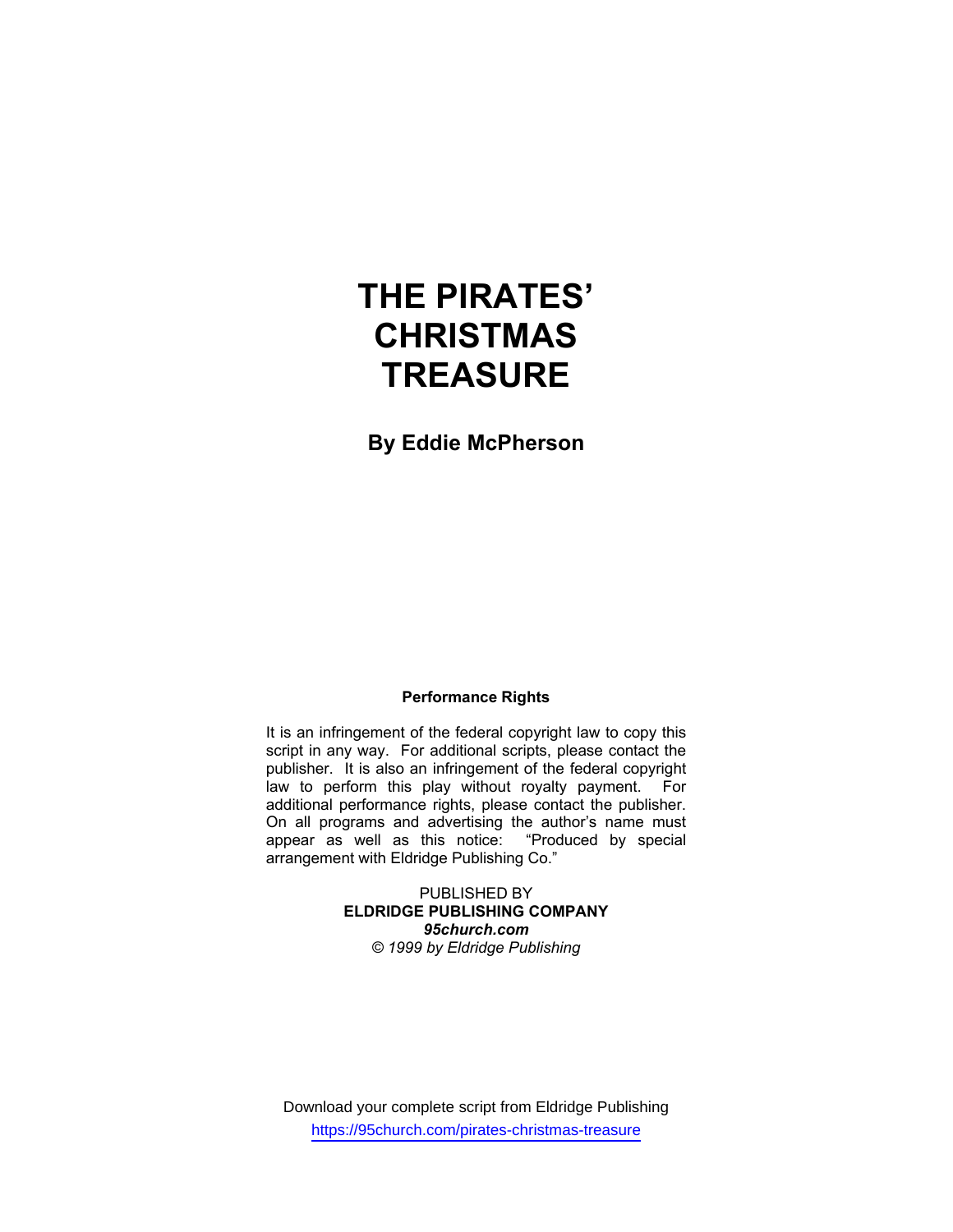# *The Pirates' Christmas Treasure 2*

# *DEDICATION*

*This play is dedicated to Janet Hartline. Thanks for your love for children and your compassion for teens. Jesus truly shines through you.* 

*The Playwright* 

# **THE STORY OF THE PLAY**

 Captain Gilabo, a greedy, scrooge-like pirate, and his bumbling crew are spending their Christmas on a tropical island searching for the "treasure of all treasures." There is only one problem: the island is inhabited by lots of children. Why is this a problem? The Captain hates children!

 After holding one of them captive, his crew begins to have a change of heart concerning their lives as fugitives. When the children share the Christmas story with their new pirate companions, the crew members decide to leave the evil captain forever.

 Throw in a sinking island, a misfired cannon, and a surprise treasure that must be opened before Christmas Eve and you have a funny, yet meaningful, Christmas production.

 This entertaining play is designed to use teen actors as the pirates and a children's choir to sing Christmas songs that fit easily into the script. If you are looking for something different, this is it!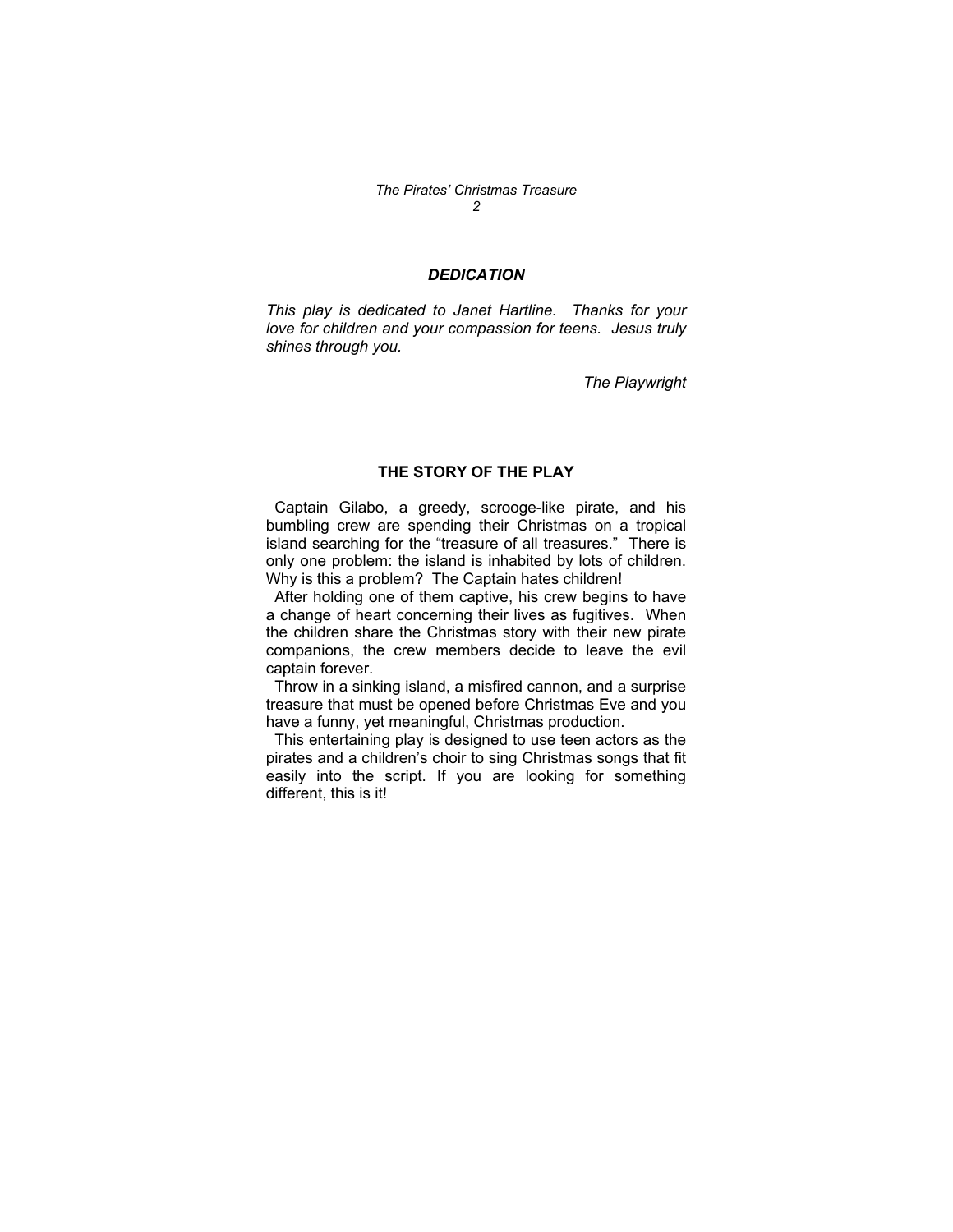# **CAST OF CHARACTERS**

*(1 m, 1 w, 8 flex, 1 b, 1 g, extras)*

**NARRATOR**: Adds to the story throughout the play.

**CAPTAIN GILABO:** A hard-hearted pirate who is searching for a lost treasure.

**FIRST PIRATE**: The Captain's right-hand assistant who has a change of heart.

**SECOND PIRATE**: One of the crew.

**THIRD PIRATE**: Another.

**FOURTH PIRATE**: A new member of the crew who gets in trouble often.

**FIFTH PIRATE**: One of the crew.

**SIXTH PIRATE**: Another.

**MISS CHRISTIAN**: A missionary who has been stationed on the island to teach the children.

**MAEBE**: An older boy who is captured by the Captain.

**MR./MRS. GURTING**: A missionary who has come to take the children to their new home.

**MARIA**: A little girl who gives the Captain a gift.

**EXTRAS**: Speaking and non-speaking parts for children.

**CHILDREN'S CHOIR**: Any number.

## **SETTING**

 The setting is the beach of a small tropical island. Place ferns around the stage and palm trees at the sides. (See instructions for making such trees at the end of the script.) Additional greenery placed here and there enhances the tropical mood. To add to the Christmas theme, you may hang Christmas lights on the trees and around the set. An ocean backdrop painted on canvas or large pieces of cardboard can be used. The first scene, which takes place on a ship, can easily be acted out in front of the permanent set with the Second Pirate holding a wheel. Directors may choose to use other simple props to suggest a pirate ship.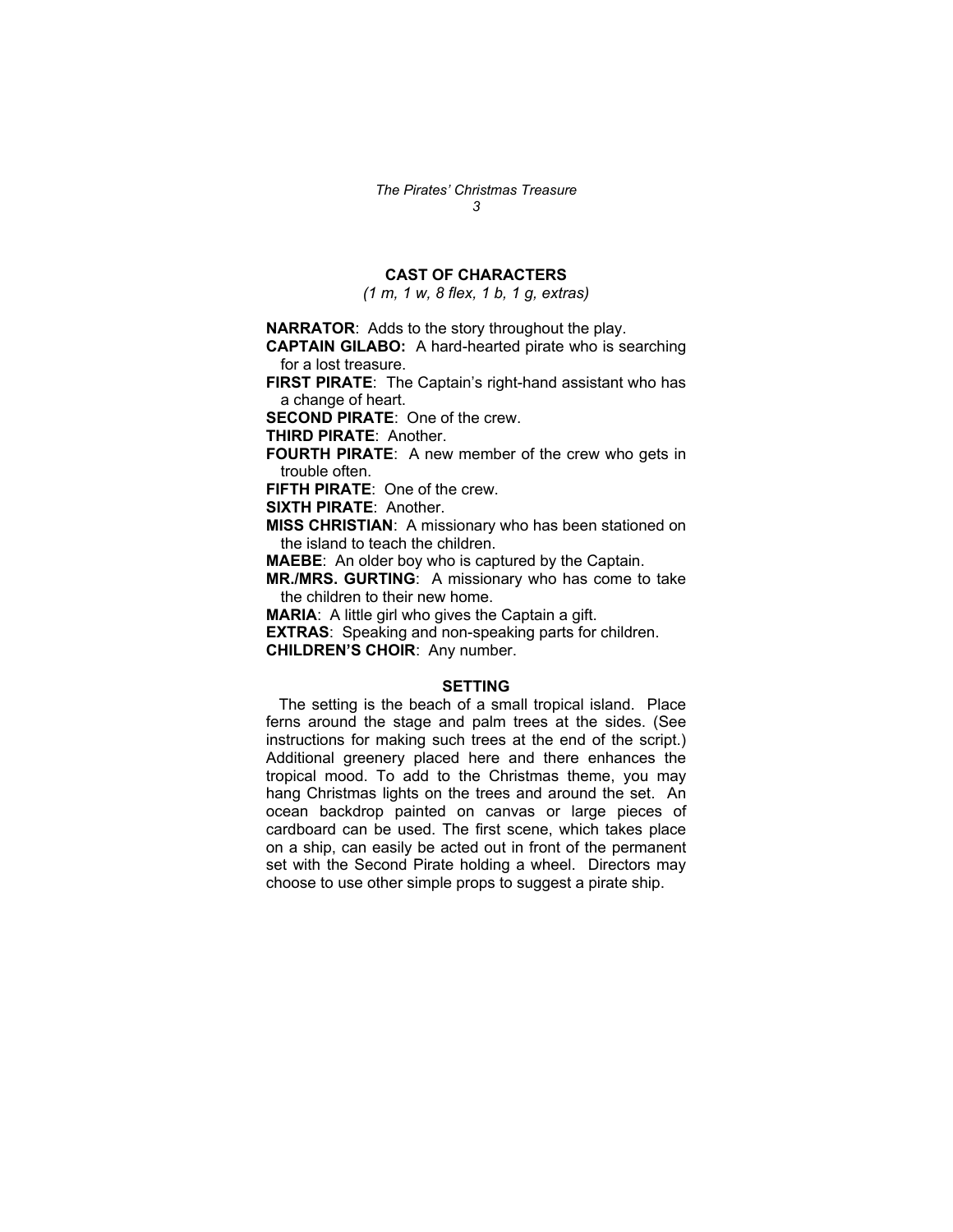#### *The Pirates' Christmas Treasure 4*

## **PROPS**

Second Pirate - A ship's wheel, a treasure map. First Pirate - An eyepiece (small hand-held telescope). Maebe - Seashells, a book. Miss Christian - A lantern. Pirates - Shovels and picks, treasure chest with a Bible in it, various bushes or tree limbs. Fourth Pirate - A small plastic shovel. Fifth Pirate - A cannon. (Instructions at the end of the script.) Maria: Bookmark wrapped with paper and string. Misc. - A bugle or trumpet for "Taps" (optional); suitcases.

## **COSTUMES**

 Pirate costumes are easily made from clothes around the house. Jeans or sweatpants that have been shredded at the bottom work well. White shirts with dark vests give a nice pirate look, as well as dangling earrings, eye patches, beards, and bandannas worn on the head. The Captain needs a captain's hat which can be found in any costume shop and possibly a patch for his eye and a hook for his hand. He needs to look somewhat military-like. It's okay for everything to look cartoonish.

 The island children might wear tropical-looking attire complete with flowers around their necks and in their hair, and shirts with large flowers on them.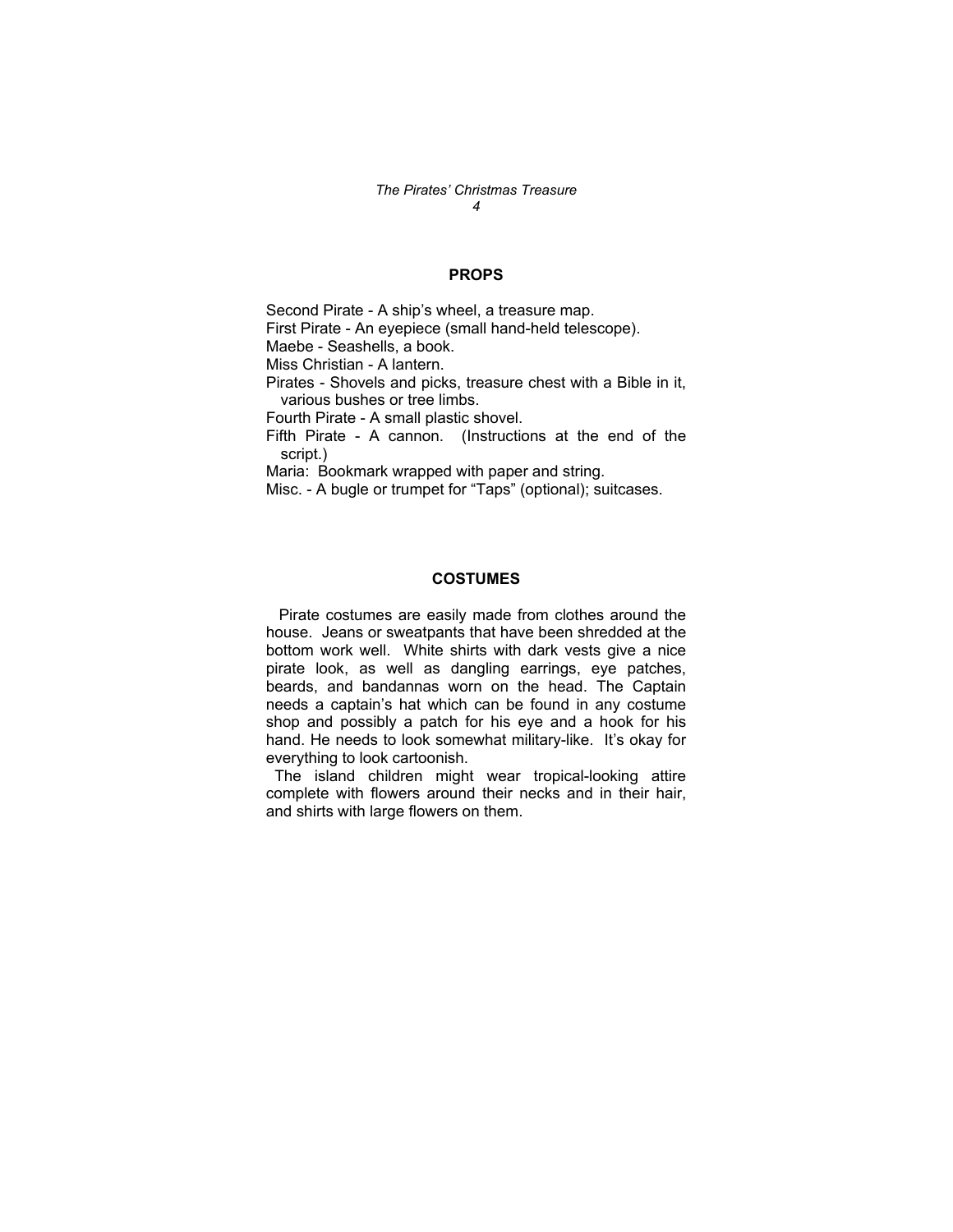# *The Pirates' Christmas Treasure 5*

### **Scene 1**

*(BEFORE RISE: In the darkness we hear ocean waves and wind blowing. The NARRATOR may be spotlighted or simply heard in the darkness.)* 

NARRATOR: Once upon a time in the cold bitter month of December, there sailed a ship on salty waters. A ship that vaulted over brutal waves of oceans never seen by most voyagers. A vessel which, loaded with pirates, cut through the thickest fogs to find forgotten lands that hid treasure chests buried years before. Yes, this ship, guided by greed and want, plunged along night and day searching for riches on abandoned tropical islands...a story yet to be told.

*(AT RISE: LIGHTS up on the ship scene DS. SECOND PIRATE stands CS holding a wheel which he uses to navigate the ship. FIRST PIRATE enters with an eyepiece. He stops CS, places the telescope to his eye and looks out over the audience. He gasps.)* 

FIRST PIRATE: Land ho! Land ho!

SECOND PIRATE: What?! Where?! Where is land?!

FIRST PIRATE: *(Pointing.)* There! I can see the white sands of the beach.

- SECOND PIRATE: Let me see that! *(HE hands FIRST PIRATE the wheel, grabs the eyepiece and looks through it.)* You're right! For the first time in your life you're right! It's land! It has been so long, I had forgotten what it looked like.
- FIRST PIRATE: *(Leaving the wheel and running to side of the stage where HE entered and cupping his hands around his mouth.)* Hey, everybody! Land ho! Land ho! *(HE runs back and grabs the eyepiece again.)* Let me see again!
- SECOND PIRATE: *(Crossing CS and clasping HIS hands together.)* What a feeling it will be to stand on solid ground again.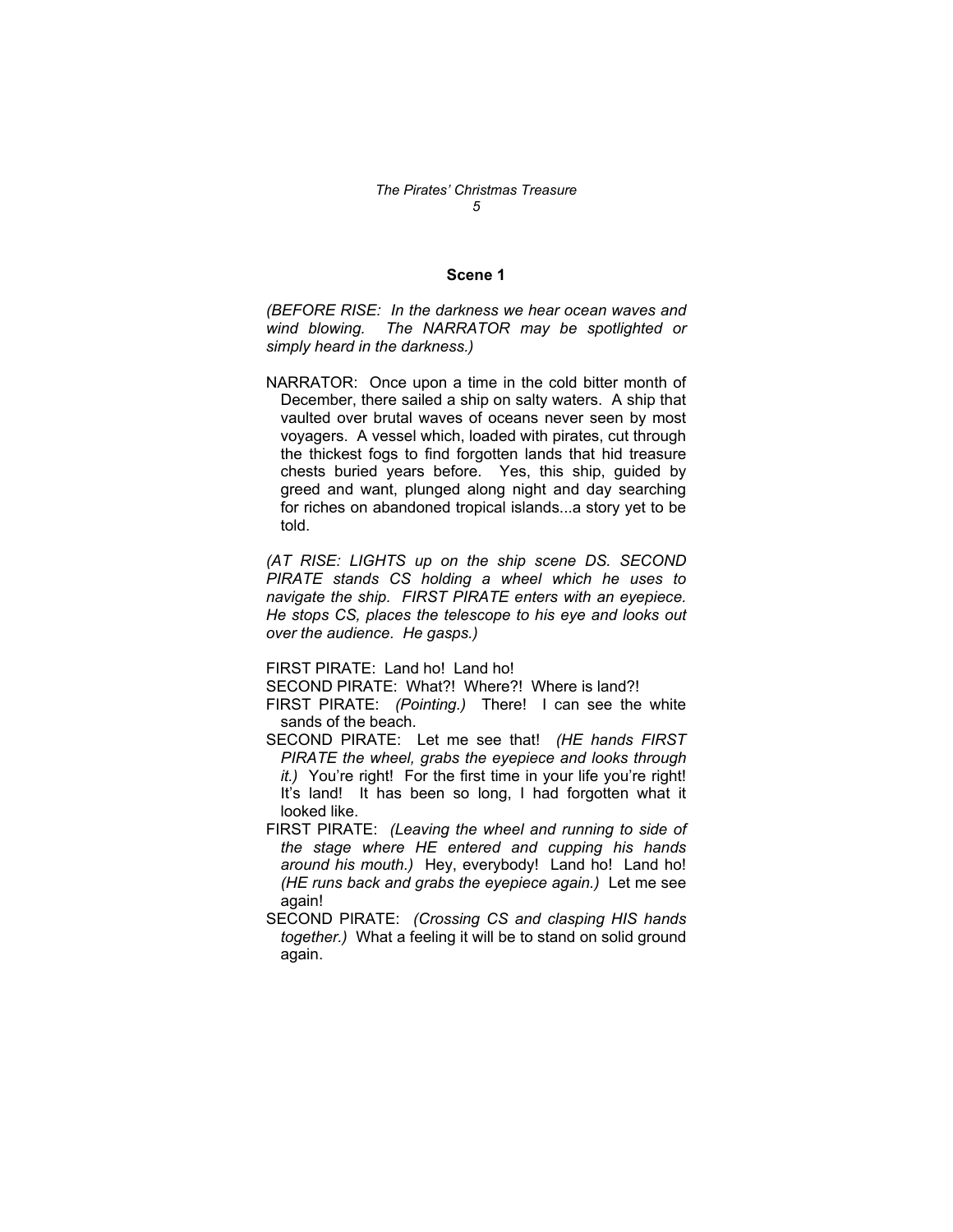*(THIRD and FOURTH PIRATES enter running.)*

THIRD PIRATE: What's this about land?

SECOND PIRATE: It's true! About a mile out!

FOURTH PIRATE: *(Holding HIS stomach.)* It's about time. I ran out of seasick pills three days ago.

- FIRST PIRATE: Is the Captain coming?
- THIRD PIRATE: He's asleep in his chambers. We were down in the hull of the ship arguing about who is to wake him up.
- FOURTH PIRATE: Well, just let them handle it. Last week when I tried to wake him, he took that hook of his and pierced my ear permanently. *(Pulls on HIS ear lobe showing them his earring.)*

FIRST PIRATE: You're new, Number Four. You'll soon learn to fear Captain Gilabo.

SECOND PIRATE: *(Taking out a map and unrolling it.)* Isn't this the island Captain Gilabo has been searching for?

FIRST PIRATE: This is it! And not a day too soon. We can dig up the treasure and make it back to our homeland just in time for Christmas.

THIRD PIRATE: Now that is good news. It puts a song in me heart! *(Singing.)* Deck the hulls with boughs of holly... ALL: Fa la la la la la la la la!

- SECOND PIRATE: Oh, to be back home with all that loot! Not to worry about how much to spend on Christmas presents.
- THIRD PIRATE: Christmas is just not the same when it's ninety degrees outside and we're hanging lights and tinsel on the sail mast instead of a Christmas tree.
- FOURTH PIRATE: Do you really suppose this is the treasure chest Captain Gilabo has spent his whole life searching for?
- SECOND PIRATE: That's what he says. And my fellow mates, if this is it, it will truly be a merry Christmas for all of us!

*(FIFTH and SIXTH PIRATES enter quickly.)*